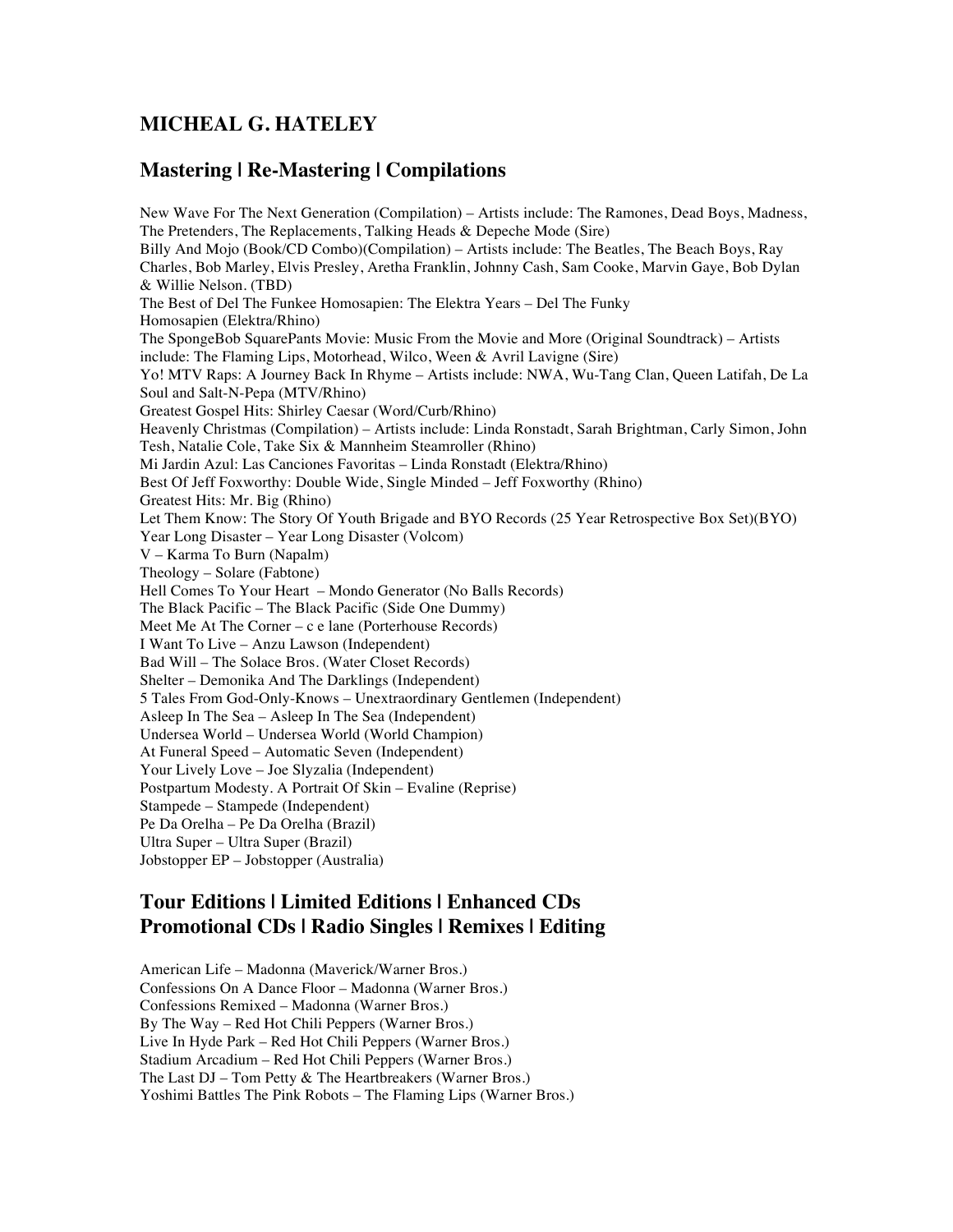At War With The Mystics – The Flaming Lips (Warner Bros.) Christmas On Mars – The Flaming Lips (Warner Bros.) Yankee Hotel Foxtrot – Wilco (Nonesuch) A Ghost Is Born – Wilco (Rhino) Kicking Television: Live In Chicago – Wilco (Nonesuch) Sky Blue Sky – Wilco (Nonesuch) Around The Sun – R.E.M. (Warner Bros.) R.E.M. Live – R.E.M. (Warner Bros.) In Time: The Best Of R.E.M. 1988-2003 – R.E.M. (Warner Bros.) In Time: The Best Of R.E.M. 1988-2003 Rarities And B-Sides – R.E.M. (Warner Bros.) Paris – Paris Hilton (Warner Bros.) Favourite Worst Nightmare – Arctic Monkeys (Domino/Sire) The Used – The Used (WEA) Maybe Memories – The Used (WEA/Warner Bros) In Love And Death – The Used (Warner Bros.) Berth (Live) – The Used (Reprise) Lies For The Liars – The Used (Reprise) You In Reverse – Built To Spill (Warner Bros.) American Idiot – Green Day (Reprise) Bullet In A Bible (Live) – Green Day (Reprise) Gutterflower – Goo Goo Dolls (Warner Bros.) Live In Buffalo – Goo Goo Dolls (Warner Bros.) Let Love In – Goo Goo Dolls (Warner Bros.) Hybrid Theory – Linkin Park (Warner Bros.) Reanimation – Linkin Park (Warner Bros.) Meteora – Linkin Park (Warner Bros.) Live In Texas – Linkin Park (CD/DVD)(Warner Bros.) Collision Course – Jay-Z/Linkin Park (Warner Bros.) Blake Shelton – Blake Shelton (Warner Bros.) Keep It Together – Guster (Palm/Reprise) Deftones – Deftones (Maverick) Saturday Night Wrist – Deftones (Maverick) City Of Evil – Avenged Sevenfold (Warner Bros.) Avenged Sevenfold – Avenged Sevenfold (Warner Bros.) Josh Groban – Josh Groban (143 Records/Reprise) Closer – Josh Groban (143 Records/Reprise) Closer – Josh Groban (CD/DVD)(Ltd. Ed.)(143 Records/Reprise) Live At The Greek – Josh Groban (Reprise) Awake – Josh Groban (143 Records/Reprise) Noel – Josh Groban (Reprise) Michael Buble – Michael Buble (143 Records/Reprise) Come Fly With Me – Michael Buble (143 Records/Reprise) Caught In The Act (Live) – Michael Buble (Reprise) Christmas – Michael Buble (Warner Bros.) Call Me Irresponsible – Michael Buble (143 Records/Reprise) Counterfeit – Martin Gore (Mute/Reprise) Paper Monsters – Dave Gahan (Mute/Reprise) Leviathan – Mastodon (Relapse/Reprise) Blood Mountain – Mastodon (Reprise) Furious Angels – Rob Dougan (Reprise) Trapt – Trapt (Warner Bros.) Falling Uphill – Lillix (Maverick) Sixwire – Sixwire (Warner Bros.) Fireflies – Faith Hill (Warner Bros.) Ghetto Love – Jaheim (Warner Bros.) Still Ghetto – Jaheim (Warner Bros.)